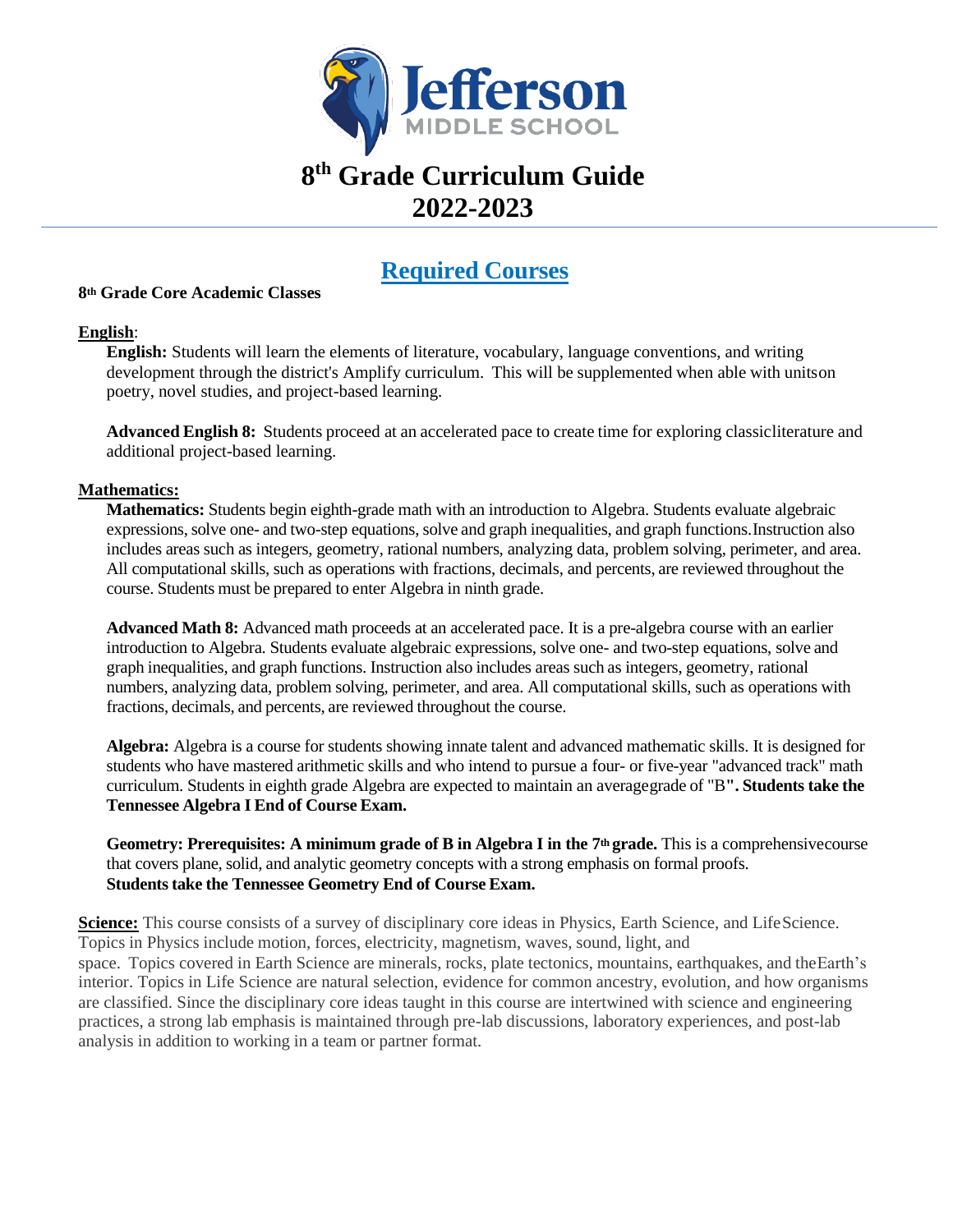**Social Studies - American History**: Eighth grade American History examines the development of the United States from the early colonial period to the late 19th century. Major units of study include Native American cultures, European exploration, colonization, the American Revolution, the United States Constitution and Bill of Rights, the Early National Period, Westward Expansion, Slavery, and the Civil War and Reconstruction periods. The history and development of Tennessee are also explored. The course includes research projects,presentations, lectures, debates, role play, map study and discussion of current events each with an emphasis on developing students' critical thinking and writing skills and their knowledge of American history.

**\*An optional four-day field trip to Charlottesville, Jamestown, Williamsburg, and Yorktown, Virginiais being planned for Spring Break, March 2022.**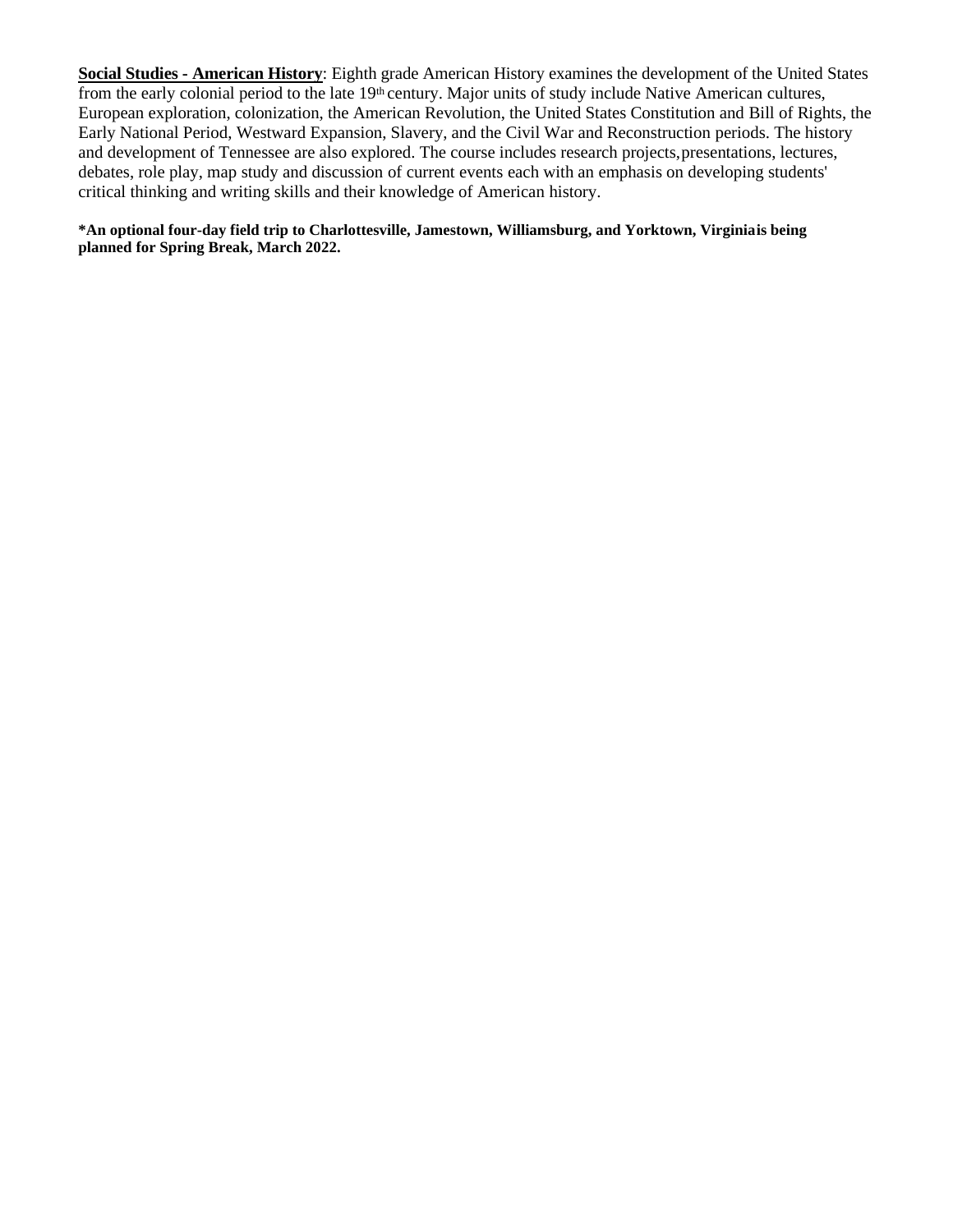## **8th Grade Rotational Classes**

**Physical Education:** The physical education program is an instructional class that teaches students the fundamentals of team sports, the importance of regular physical fitness, and lifetime wellness activities. Emphasis is placed on activities that condition students in physical strength and endurance as well as the development of coordination and physical skills. Students are required to wear clothing that allows them freedom of movement. Tennis shoes are required every day for PE. Crocs, slides, boots, etc. are not acceptable shoes for PE. Students have the opportunity to be assigned a PE locker, which requires students to provide a combination lock. Students are required to dress in proper physical education clothes and participate to the best of their individual ability every day they have PE. **Students must have a written note from a physician to be excused from PE.**

### **Courses that Alternate with 8th grade P. E.**

7th grade students rotate Art, Digital Citizenship, STEM Designers, and Portrait of a Graduatethroughout the school year, alternating with Physical Education.

**Art:** This class will be a continuation of many concepts that students learned in seventh grade art with an emphasis being placed on the structures found in a piece of art. During this grading period students will focus primarily on creating a three-dimensional artwork.

**Digital Citizenship (in Computer Applications):** 8<sup>th</sup> grade classes will rotate through the computer class for one nine -week period. During the nine weeks students will learn to manipulate the following programs:MS Word, Excel, and PowerPoint.

**STEM Designers (CO<sub>2</sub> Car**): This course teaches students to use their technology literacy skills that havebeen developed in 5th-7th grade Engineering by Design classes. Students use three-dimensional software skills (Autodesk Inventor) and after a bit of research, design and develop their own balsa wood  $CO<sub>2</sub>$  car. The last weekof class the students will race their cars.

**Portrait of a Graduate (Focused on Critical Thinking for Careers):** This course is designed to assiststudents in practicing critical thinking skills necessary to excel in future coursework and occupations. Students will learn about existing high school, college, and career pathways, and how to successfully transition into them. In Oak Ridge schools we are implementing Project-Based Learning (PBL) as an engaging instructional approach for learning these 21st century career skills. Students will learn about the required coursework for graduation from Oak Ridge High School. Students will explore the courses that will be offered to freshman and beyond. This course will also help them in understanding how to create theirschedule to best suit their needs. This course will emphasize academic learning goals and competencies that focus specifically on exercising critical thinking skills and problem-solving in careers.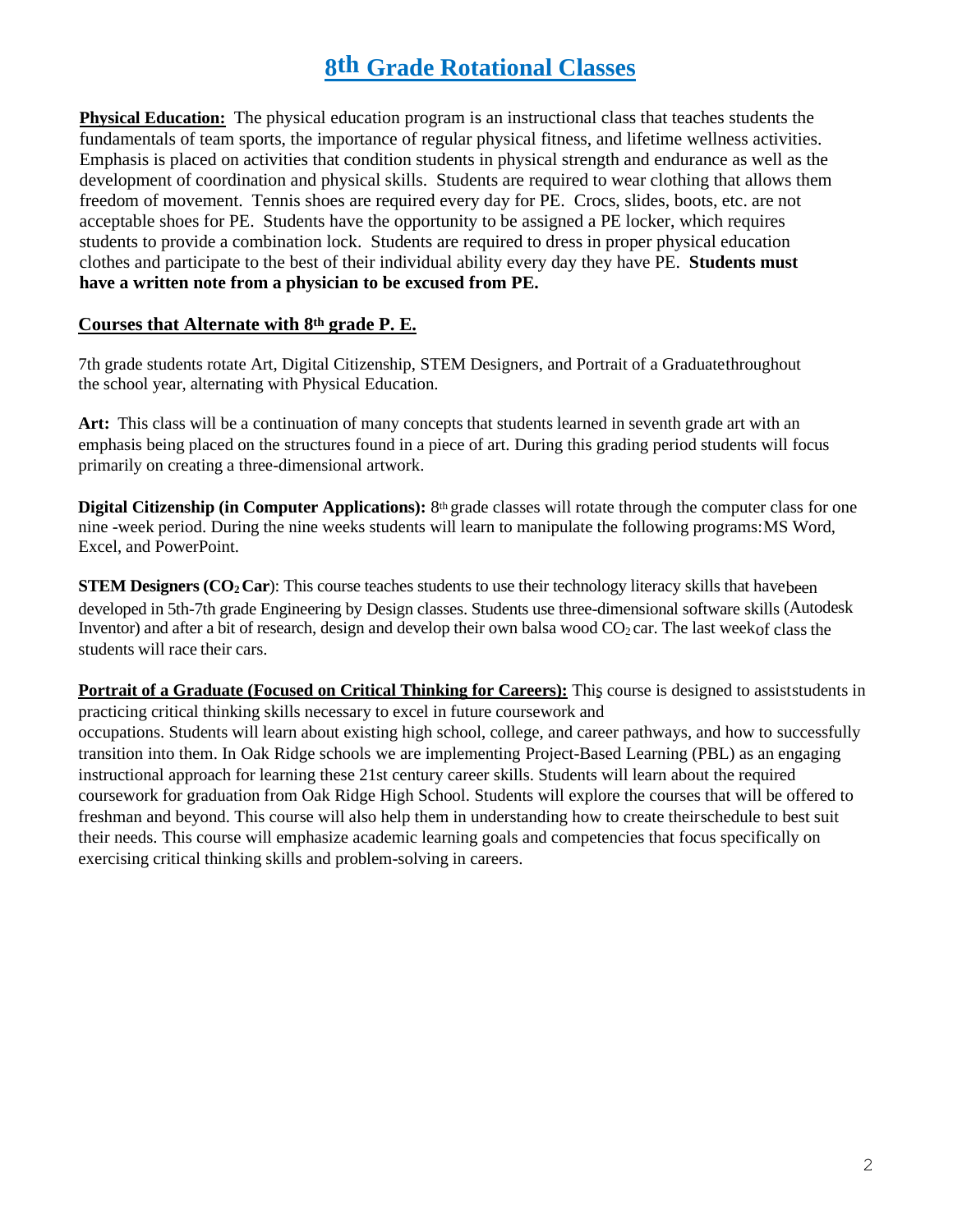## **Non-Required Courses**

**8th Grade Elective Courses**

#### **\*\*Attention: Elective courses are ONLY available if a student is not in the RTI (Response to Intervention) program for Reading or Math. If a student is placed in RTI, they will be removed fromtheir elective until they have shown growth in the supported subject area. Should you have any questions concerning RTI, a student's placement, or how a student can move out of RTI, please contact Stephanie Hope or John Smith.**

**Advanced Vocal Ensemble:** The primary focus of this choir is performing advanced middle school choral literature in concert. Students will learn the basics of traditional choral performance skills, as well as more advanced skills such as a cappella singing and voicing for four or more parts. Both sacred and secular choral literature will be performed. As part of the course grade, students are expected to perform in concerts, someof which occur outside of school hours. Students may have the opportunity to perform in an out of town competition performance. Students are required to have black dress shoes; boys also need black dress pants.A few previously worn girls' shoes are available to borrow.

#### **\*The choral director's recommendation is required to take this course. 8th graders with no prior JMSChorus experience that are interested in joining Advanced Vocal Ensemble should contact the choraldirector, Ms. Amanda Wilson**.

**Art:** Art 8 includes art production, aesthetics, criticism, and art history. Students will also have the opportunityto broaden their appreciation for visual art through a trip a local museum during the school year. Students exhibit their work in local, regional, and national exhibits and competitions. The year-long class is divided into media units: drawing, painting, sculpture, computer graphics, commercial art and printmaking. The art department sometimes provides an Artist-in-Residence program for 8th graders.

**Band:** Experienced Band members will prepare a wide variety of band music for evening concerts, school assemblies, and athletic events. Through these experiences, students will continue to develop their musicianship skills.

In addition to a band method book, each student is required to have black dress pants, black socks, and blackdress shoes to complete the band uniform. Percussionists must have a prescribed set of mallets and accessories. As part of the course grade, students are expected to attend all scheduled band events. Students have the opportunity to participate in East Tennessee School Band clinics, solo-ensemble and concert festivals as well as an out of town competition performance.

#### **\*The band instructor's recommendation is required to take this course. Seventh graders with no priorband experience that are interested in joining band should contact the band director.**

### **Career Exploration: This class can only be taken once in 7th or 8th grade**.

*Career Exploration* is designed to assist students in discovering their personal strengths and abilities, understanding the opportunities available to help them excel in different career areas. Students will develop technical career skills such as resume building and oral/written communications. Upon completion of this course, students will know and exhibit a wide range of soft skills such as teamwork, creative thinking, collaboration, and problem solving. Students will take a deeper dive into exploring high school, college, and career pathways, and how to successfully transition into them. This course utilizes Project-Based Learning (PBL) as an engaging instructional approach, placing equal emphasis on academic learning goals and the softskills that employers across all industries have identified as essential for career success.

**Chorus:** The primary focus of Chorus 8 is performing choral music in concert. Students will learn the basics of singing in the traditional choral method, including reading and interpreting choral music notation, developing breath control, singing scales, sight singing, harmonizing, expanding vocal range, and maintainingvocal health. A wide variety of music is performed, including both sacred and secular choral literature. As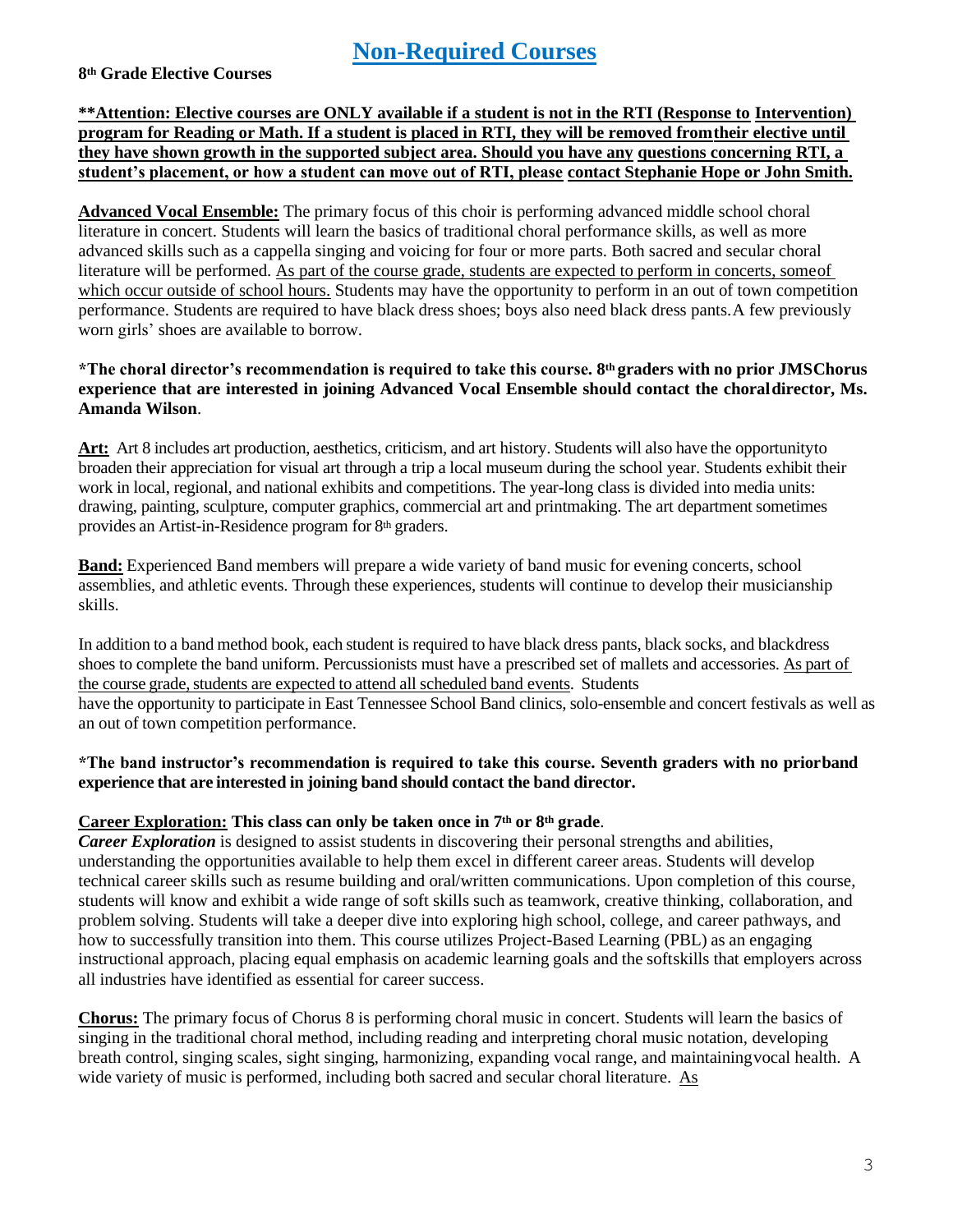part of the course grade, students are expected to perform in concerts, some of which occur outside of schoolhours. Students may have the opportunity to perform in an out of town competition performance. Students are required to have black dress shoes: boys also need black dress pants. A few previously worn girls' shoes are available to borrow. **No prior choir experience is necessary; new students to chorus are welcome toenroll in this class.**

**Advanced STEM 1:** This is a year-long activity–oriented course. Students will explore draftingdesign skills which will be used throughout the course enabling the student to design and model their hands on projects which include building a paper roller coaster, designing and building a Rube Goldberg devise; design and model a city park, build a birdhouse of their own design and designing and building other small projects **Priority for this class will be given to students who have successfully completed the 7th grade Aeronautics class.**

#### **\*Students that successfully pass Aviation: Aeronautics in the 7th grade and Advanced STEM 1 in 8th grade can earn one high school credit with completion of both courses.**

**Geography and Geospatial Technologies** Students will learn physical landscapes, cultures, and current events through regional geography. Students will also learn how geographic information systems (GIS) are used in multiple STEM career fields and occupations. Using Google Earth, Google Maps, and ArcGIS Online (considered the world's GIS leader), students will create interactive digital maps. Students will create an original ArcGIS Online 'Story Map' that can be entered in the Tennessee Story Mapping Competition.

**Guided Study:** Designed to teach students various academic skills necessary for success at the middle schoollevel, students can receive help in organization, note-taking, planning study time, active study strategies, and grade averaging. They are encouraged to take increasing personal responsibility for their own learning. Small group setting allows for individual problem solving and troubleshooting with everyday academic obstacles. Students are enrolled based on greatest academic need.

**Intro to Business, Marketing, and Careers in Aviation 7/8:** New elective offering which will incorporate all aspects of the Aviation industry. Students will learn about the science and history of flight through the use of aircraft simulators, construction of gliders/model airplanes, and how the Aviation industry correlatesto real world business and marketing applications. Students will also gain an understanding of the various careers associated with Aviation as well as the training that is necessary to succeed in particular aviation fields. \***High school credit is available for this course upon successful completion of an end of course assessment. Students may only earn one credit for this course either as a 7th or 8th grader.**

**Orchestra:** Orchestra is for students with some prior string instrument experience. Students learn bowing techniques, vibrato, shifting, good sound production and proper intonation. Students perform at school andin area concerts. Orchestra students participate in East Tennessee school orchestra events as well as travel to an out-ofstate orchestra competition.

\***The orchestra director's recommendation is required to take this class.**

**World Languages:** Students are able to enroll in **Spanish 1** or **French 1** for the 7th and 8th grade years, provided they are in strong academic standing and have received a teacher recommendation. The Level 1 course begins in  $7<sup>th</sup>$  grade and finishes at the end of the 8<sup>th</sup> grade year<sup>\*</sup>. While this course spans two academic years, it is the same course and curriculum as Level 1 Spanish or French at Oak Ridge High School.This two- year program is designed for younger students to master Level 1 proficiency at a slower pace, while maintaining the rigors of a high school course.

At the end of the 8th grade year, students will take an End-of-Course exam. Passing the EOC exam and maintaining an A or B in the class will enable students to earn a high school Level 1 credit in Spanish or French\*\*. Choosing to accept credit is optional. If the student declines credit, the student will still be able toadvance to the next language level at Oak Ridge High School, provided he/she has the recommendation of his/her World Language teacher.

- ➢ *Students are unable to enroll in 8th grade Spanish or French if they were not previously enrolled inthe 7 th grade Spanish or French class.*
- ➢ *Students need 2 high school language credits, of the same language as a graduation requirement. Students are highly encouraged to take more than 2 years of a language, especially if they are planningon attending college.*